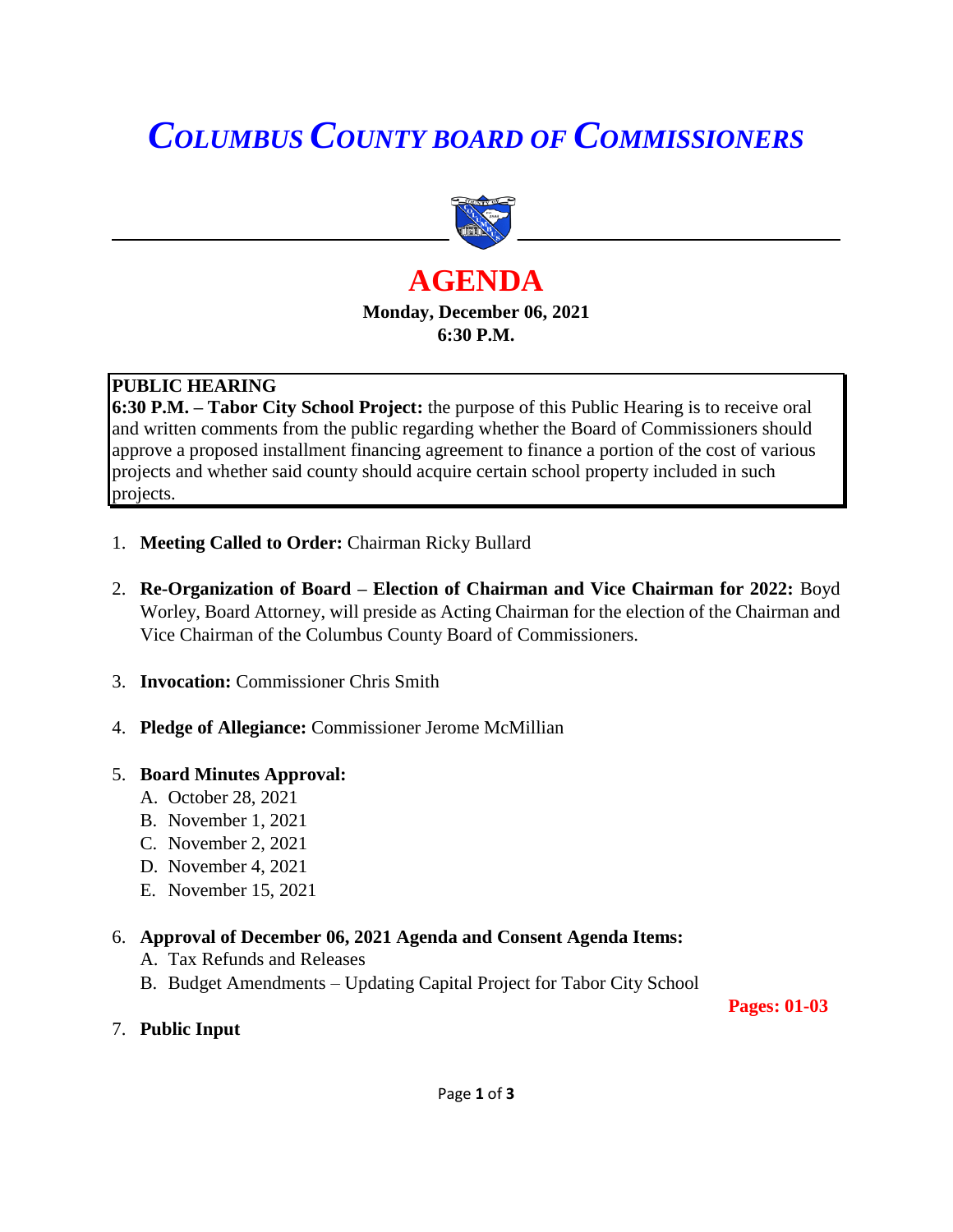8. **Proclamation – Approval of Proclamation Celebrating the Columbus County DREAM Center, Inc. 30th Anniversary:** The Commissioners will present a proclamation celebrating the DREAM Center's  $30<sup>th</sup>$  Anniversary beginning November  $15<sup>th</sup>$  thru December  $14<sup>th</sup>$ .

**Pages:04-05**

- 9. **Proclamation – Approval of Proclamation Recognizing Tabor City Fire Department:** The Commissioners wish to congratulate Tabor City Fire Department on lowering their fire rating from a 5 to a 4. **Pages:06-07**
- 10. **Presentation – Employee of the Year:** County Manager Eddie Madden will present a plaque to Columbus County's Employee of the Year. **Page:08 (Eddie Madden will be present to explain and answer any questions the Commissioners may have.)**
- 11. **Presentation – New Employee of the Year:** County Manager Eddie Madden will present a plaque to Columbus County's New Employee of the Year. **Page:09 (Eddie Madden will be present to explain and answer any questions the Commissioners may have.)**
- 12. **Finance – Audit Report:** Allen Thompson, Auditor with Thompson, Price, Scott, Adams & Company P.A., will present the Board with the results of the Audit. **Page:10 (Allen Thompson will be present to explain and answer any questions the Commissioners may have.)**
- 13. **Finance – Approval of Interim Financing for Tabor City School Project:** Jay Leatherman, Finance Director, is requesting Board approval. **Pages: 11-93 (Jay Leatherman will be present to explain and answer any questions the Commissioners may have.)**
- 14. **Discussion – Kate B. Reynolds Grant:** Cynthia Wiford with Addiction Consultant Training, Inc. will address the Board concerning the Kate B. Reynolds Grant. **Pages:94-95 (Cynthia Wiford will be present to explain and answer any questions the Commissioners may have.)**
- 15. **Legal – Contract with N-Focus, Inc.:** Gary Lanier, EDC/Planning Director, is requesting Board approval of Contract with N-Focus Inc., previously approved in the Budget, for Services Provided by Mr. John Ganus, Senior Code Administrator/Housing Inspector.

**Pages:96-103**

**(Gary Lanier will be present to explain and answer any questions the Commissioners may have.)**

16. **Social Services – Monthly Administrative Update:** Algernon McKenzie, Social Services Director, will deliver the monthly update. **Pages:104-108**